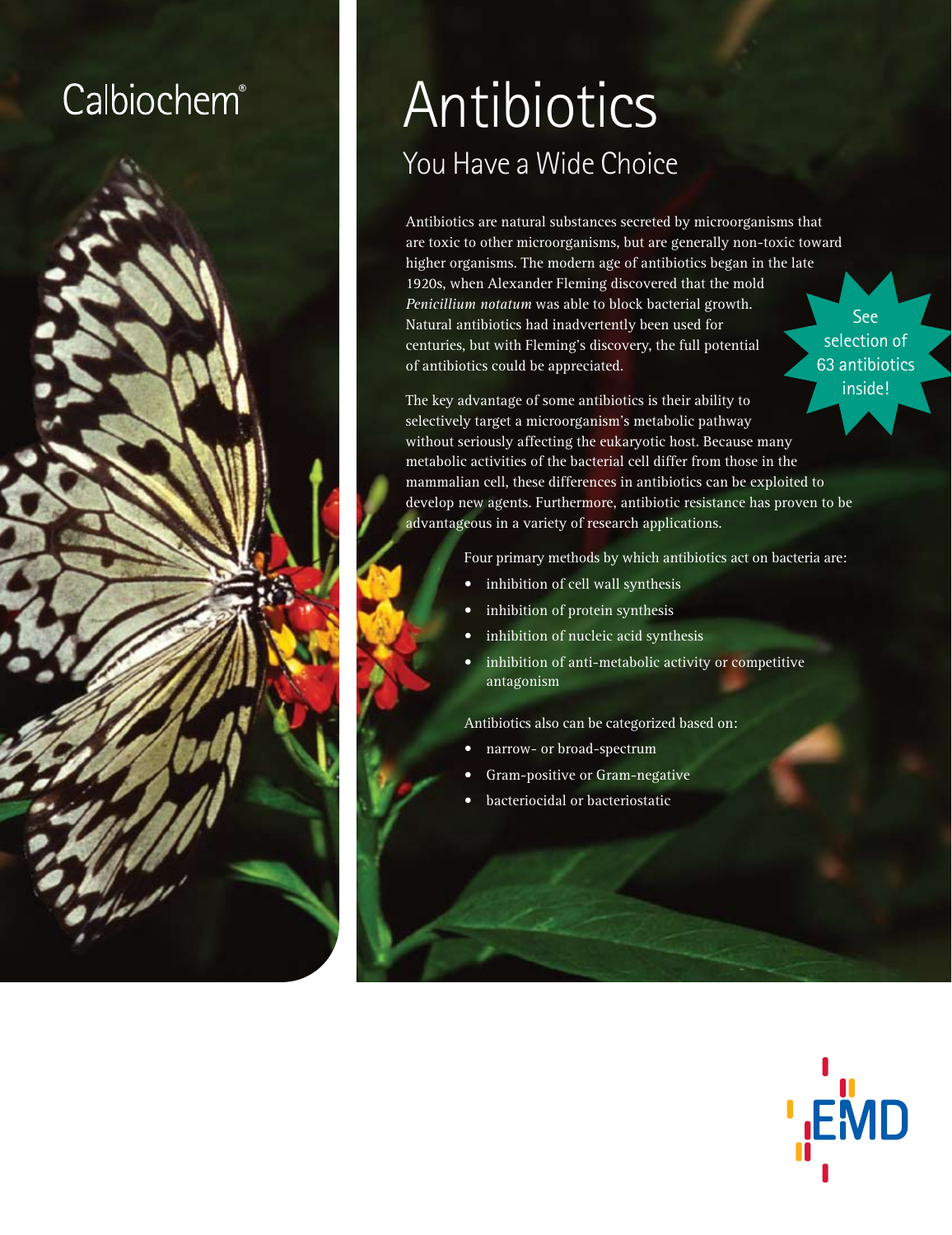#### Selection Agents

| <b>Product</b>                                                                                           | <b>Description</b>                                                                                                                                                                                                                                    | Cat. No. | <b>Size</b>                                                             | Price                                  |
|----------------------------------------------------------------------------------------------------------|-------------------------------------------------------------------------------------------------------------------------------------------------------------------------------------------------------------------------------------------------------|----------|-------------------------------------------------------------------------|----------------------------------------|
| Ampicillin, Sodium Salt                                                                                  | $A \beta$ -lactam antibiotic that inhibits bacterial cell-wall synthesis. Effective against<br>Gram-negative bacteria.                                                                                                                                | 171254   | 5 g<br>25 <sub>g</sub>                                                  | \$46<br>\$157                          |
| Ampicillin, Sodium Salt, Sterile,<br><b>Tissue Culture Grade</b>                                         | $A \beta$ -lactam antibiotic that inhibits bacterial cell-wall synthesis. Effective against<br>Gram-negative bacteria.                                                                                                                                | 171255   | 20 ml                                                                   | \$40                                   |
| <b>NEW</b> Ampicillin, Sodium Salt, Sterile-<br>Filtered Aqueous Solution, Cell Culture-<br>Tested       | $A \beta$ -lactam antibiotic that inhibits bacterial cell-wall synthesis. Effective against<br>Gram-negative bacteria. Supplied at 100 mg/ml.                                                                                                         | 171257   | $10 \mathrm{m}$                                                         | \$49                                   |
| Anisomycin, Streptomyces griseolus                                                                       | A reversible inhibitor of protein synthesis at the translation step.                                                                                                                                                                                  | 176880   | 10 <sub>mg</sub>                                                        | \$47                                   |
| Blasticidin S, Hydrochloride,<br>Streptomyces griseochromogenes                                          | Nucleoside antibiotic that specifically inhibits protein synthesis in both prokaryotes and<br>eukaryotes.                                                                                                                                             | 203350   | 25 <sub>mg</sub>                                                        | \$102                                  |
| <b>NEW</b> Blasticidin S, Streptomyces sp.,<br>Sterile-Filtered Aqueous Solution,<br>Cell Culture-Tested | Nucleoside antibiotic that specifically inhibits protein synthesis in both prokaryotes and<br>eukaryotes. Can be used to select transfected cells carrying bsr or BSD resistence genes.<br>Supplied at 10 mg/ml.                                      | 203351   | $10 \mathrm{m}$                                                         | \$349                                  |
| Bleomycin Sulfate, Streptomyces<br>verticillus                                                           | Mixture of cytotoxic glycopeptides that inhibits DNA synthesis by reacting with DNA and<br>causing strand scission.                                                                                                                                   | 203401   | 15U                                                                     | \$425                                  |
| BLEOCIN™, Streptomyces verticillus,<br>Cell Culture-Tested                                               | A unique antibiotic of the bleomycin family that cleaves double-stranded DNA and inhibits<br>DNA synthesis. Useful for selection of clones in cells transfected with vectors containing a ble<br>resistance marker.                                   | 203408   | 10 <sub>mg</sub><br>100 mg<br>250 mg                                    | \$47<br>\$138<br>\$333                 |
| <b>NEW</b> BLEOCIN <sup>™</sup> Streptomyces verticillus,<br>Sterile-Filtered, Aqueous Solution          | A unique antibiotic of the bleomycin family that cleaves double-stranded DNA and inhibits<br>DNA synthesis. Useful for selection of clones in cells transfected with vectors containing a ble<br>resistance marker. Supplied at 20 mg/ml.             | 203410   | 10 <sub>m</sub>                                                         | \$262                                  |
| Carbenicillin,<br>Disodium Salt                                                                          | Synthetic penicillin derivative for ampicillin-resistant plasmids. Blocks bacterial cell wall<br>formation. Effective against Gram-negative bacteria.                                                                                                 | 205805   | 250 mg                                                                  | \$34                                   |
| Chloramphenicol                                                                                          | Inhibits protein synthesis by binding to the 50S ribosomal subunit and blocking the formation<br>of the peptide bond by inhibiting peptidyl transferase activity. It is a potent inhibitor of<br>mitochondrial protein synthesis in eukaryotic cells. | 220551   | 25g<br>100q<br>500q                                                     | \$41<br>\$147<br>\$519                 |
| G 418 Sulfate, Cell Culture-Tested                                                                       | An aminoglycoside antibiotic related to gentamycin that irreversibly binds to ribosomes and<br>inhibits protein synthesis in prokaryotic and eukaryotic cells. Supplied at 50 mg/ml.                                                                  | 345810   | 250 mg<br>500 mg<br>1 <sub>q</sub><br>5 <sub>g</sub><br>25 <sub>g</sub> | \$36<br>\$47<br>\$61<br>\$193<br>\$859 |
| G 418 Sulfate, Sterile-Filtered Aqueous<br>Solution, Cell Culture-Tested                                 | An aminoglycoside antibiotic related to gentamycin that irreversibly binds to ribosomes and<br>inhibits protein synthesis in prokaryotic and eukaryotic cells.                                                                                        | 345812   | 10 <sub>m</sub><br>20 ml<br>50 ml                                       | \$52<br>\$94<br>\$167                  |
| Hygromycin B, Streptomyces sp.,<br>Cell Culture-Tested                                                   | An aminoglycoside antibiotic that blocks protein synthesis in prokaryotes and eukaryotes at<br>the translocation step on the 70S ribosome and causes misreading of the mRNA.                                                                          | 400050   | 100 mg<br>500 mg<br>1 <sub>g</sub><br>5 <sub>g</sub>                    | \$35<br>\$140<br>\$220<br>\$773        |
| Hygromycin B, Streptomyces sp.                                                                           | An aminoqlycoside antibiotic that blocks protein synthesis in prokaryotes and eukaryotes at<br>the translocation step on the 70S ribosome and causes misreading of the mRNA.                                                                          | 400051   | 100 KU<br>1 MU<br>5 MU<br>10 MU                                         | \$41<br>\$127<br>\$497<br>\$883        |
| Hygromycin B, Streptomyces sp.,<br>Sterile-Filtered Solution in PBS,<br>Cell Culture-Tested              | An aminoglycoside antibiotic that blocks protein synthesis in prokaryotes and eukaryotes at<br>the translocation step on the 70S ribosome and causes misreading of the mRNA. Supplied at<br>50 mg/ml.                                                 | 400052   | $1 \text{ ml}^*$<br>5 ml<br>20 ml<br>50 ml                              | \$<br>\$35<br>\$115<br>\$231           |
| Hygromycin B, Streptomyces sp.,<br>Sterile-Filtered Solution in 25 mM<br>HEPES, Cell Culture-Tested      | An aminoglycoside antibiotic that blocks protein synthesis in prokaryotes and eukaryotes at<br>the translocation step on the 70S ribosome and causes misreading of the mRNA. Supplied at<br>50 mg/ml.                                                 | 400053   | 5 ml<br>20 ml                                                           | \$35<br>\$115                          |
| Kanamycin Sulfate, Streptomyces<br>kanamyceticus                                                         | An inhibitor of protein biosynthesis that acts on the 70S ribosome, causing misreading of the<br>genetic code.                                                                                                                                        | 420311   | 5 g<br>25 <sub>g</sub>                                                  | \$52<br>\$203                          |
| Kanamycin Sulfate, Streptomyces<br>kanamyceticus, Cell Culture-Tested                                    | An inhibitor of protein biosynthesis that acts on the 70S ribosome, causing misreading of the<br>genetic code.                                                                                                                                        | 420411   | 5 g<br>25 <sub>g</sub>                                                  | \$62<br>\$234                          |
| <b>NEW</b> Kanamycin Sulfate, Sterile-Filtered<br>Aqueous Solution, Cell Culture-Tested                  | An inhibitor of protein biosynthesis that acts on the 70S ribosome, causing misreading of the<br>genetic code. Supplied at 50 mg/ml.                                                                                                                  | 402412   | 20 ml                                                                   | \$78                                   |
| Oxytetracycline, Hydrochloride                                                                           | A member of the tetracycline family that inhibits bacterial protein synthesis by binding to the<br>30S ribosomal subunit.                                                                                                                             | 500105   | 10 <sub>g</sub><br>100q                                                 | \$19<br>\$107                          |
| Penicillin/Streptomycin/Amphotericin B<br>Solution (100X), Tissue Culture Grade                          | Contains 10,000 units/ml Penicillin G, Potassium Salt (Cat. No. 5161), 10,000 μg/ml<br>Streptomycin Sulfate, Streptomyces sp. (Cat. No. 5711), and 25 µg/ml Amphotericin B,<br>Streptomyces sp. (Cat. No. 171375).                                    | 516104   | 20 ml                                                                   | \$35                                   |
| Puromycin, Dihydrochloride                                                                               | An aminonucleoside antibiotic that acts as a prokaryotic and eukaryotic protein synthesis<br>inhibitor. Resembles the aminoacyl-adenylyl terminus of aminoacyl-tRNA and competes for<br>binding to the A-site of the large ribosomal subunit.         | 540222   | 25 <sub>mg</sub><br>100 mg                                              | \$41<br>\$142                          |

\* Size available only in Europe.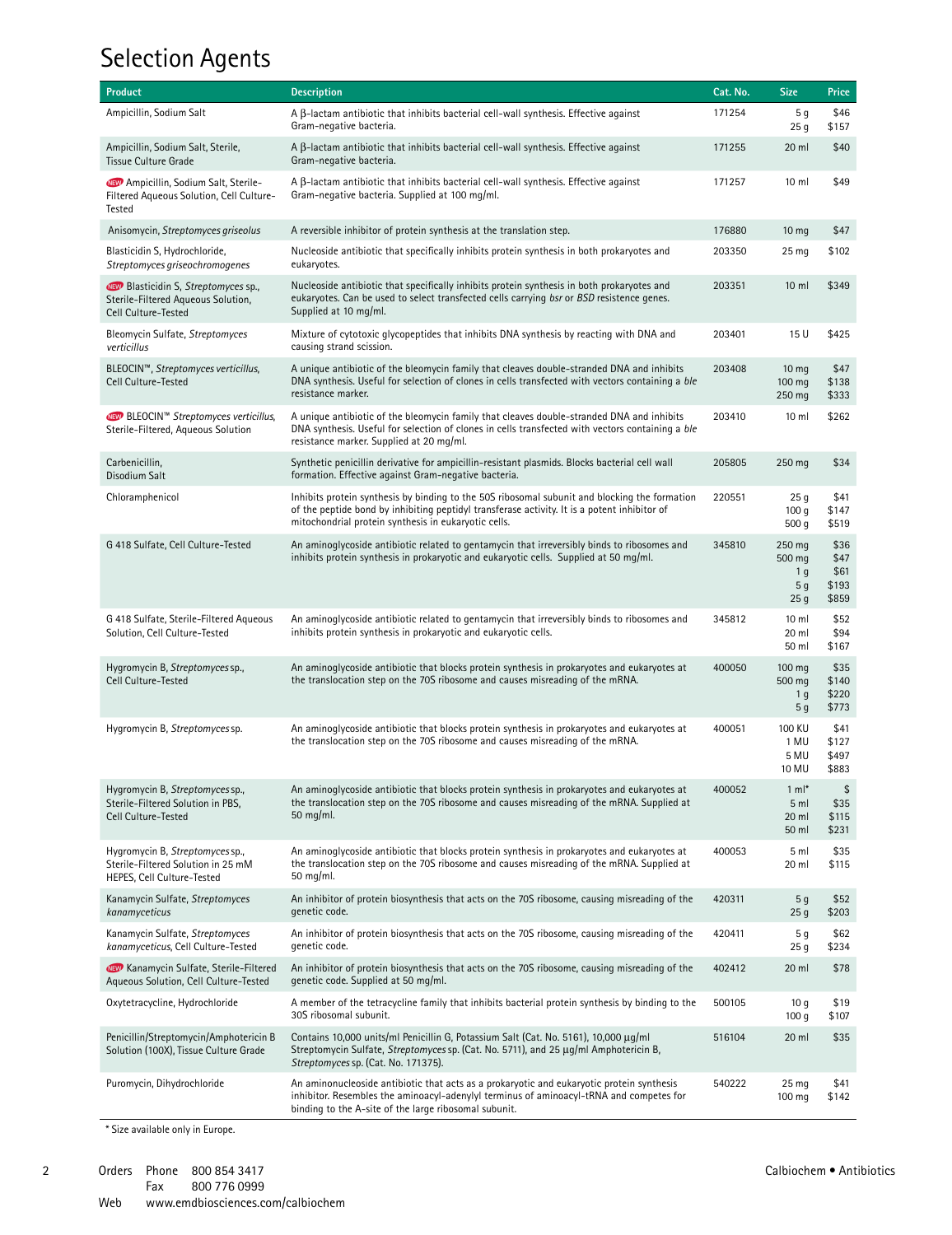### www.calbiochem.com/antibiotics

| <b>Product</b>                                      | <b>Description</b>                                                                                                                                                                                                                                                                                  | Cat. No. | <b>Size</b>                          | Price                 |
|-----------------------------------------------------|-----------------------------------------------------------------------------------------------------------------------------------------------------------------------------------------------------------------------------------------------------------------------------------------------------|----------|--------------------------------------|-----------------------|
| Puromycin, Dihydrochloride,<br>Cell Culture-Tested  | An aminonucleoside antibiotic that acts as a prokaryotic and eukaryotic protein synthesis<br>inhibitor. Resembles the aminoacyl-adenylyl terminus of aminoacyl-tRNA and competes for<br>binding to the A-site of the large ribosomal subunit.                                                       | 540411   | 25 <sub>mg</sub><br>$100 \text{ mg}$ | \$50<br>\$163         |
| Streptomycin Sulfate, Streptomyces sp.              | Binds irreversibly to the 30S subunit of bacterial ribosomes and prevents the 50S ribosomal<br>subunit from attaching to the translation initiation complex. Inhibits initiation, elongation,<br>and termination of protein synthesis in prokaryotes and induces misreading of the genetic<br>code. | 5711     | 100q                                 | \$49                  |
| Tetracycline, Hydrochloride                         | An antibiotic that inhibits bacterial protein synthesis by reversibly binding to the 30S<br>ribosomal subunit, preventing binding of aminoacyl tRNA to the A-site and blocking<br>translocation.                                                                                                    | 58346    | 10q<br>25q<br>50q                    | \$30<br>\$41<br>\$75  |
| Tetracycline, Hydrochloride,<br>Cell Culture-Tested | An antibiotic that inhibits bacterial protein synthesis by reversibly binding to the 30S<br>ribosomal subunit, preventing binding of aminoacyl tRNA to the A-site and blocking<br>translocation.                                                                                                    | 583411   | 10q<br>25q<br>50q                    | \$41<br>\$59<br>\$105 |
| Thiostrepton                                        | Inhibits bacterial protein synthesis and ribosomal GTPase activity by binding non-covalently,<br>but virtually irreversibly, to the 23S rRNA in the GTPase center of the 50S subunit.<br>Thiostrepton binding directly prevents elongation factor G binding to the ribosome.                        | 598226   | 1 g<br>10 q                          | \$79<br>\$524         |

#### **Other Antibiotics**

| Product                                                                                       | <b>Description</b>                                                                                                                                                                                                   | Cat. No. | <b>Size</b>              | Price         |
|-----------------------------------------------------------------------------------------------|----------------------------------------------------------------------------------------------------------------------------------------------------------------------------------------------------------------------|----------|--------------------------|---------------|
| Actinomycin D, Streptomyces sp.                                                               | Antineoplastic antibiotic that inhibits DNA-primed RNA polymerase by complexing with DNA<br>via deoxyquanosine residues. At higher concentrations, DNA polymerase is inhibited.                                      | 114666   | 5 <sub>mg</sub><br>1 set | \$76<br>\$127 |
| Amphotericin B, Streptomyces sp.                                                              | A polyene antifungal antibiotic that non-specifically induces loss of low molecular weight<br>substances from cells. Binds to sterols and disrupts osmotic integrity of fungal membrane.                             | 171375   | 100 mg                   | \$46          |
| Bacitracin                                                                                    | A polypeptide antibiotic and peptidase inhibitor. Inhibits bacterial cell wall synthesis in Gram-<br>positive bacteria.                                                                                              | 1951     | <b>250 KU</b>            | \$32          |
| Cefotaxime, Sodium Salt                                                                       | Inhibits bacterial cell wall synthesis. B-lactamase-resistant. Active against Gram-positive and<br>Gram-negative bacteria.                                                                                           | 219380   | 2 <sub>g</sub>           | \$175         |
| Chromomycin A <sub>2</sub>                                                                    | Antitumor antibiotic that inhibits RNA synthesis.                                                                                                                                                                    | 230752   | 10 <sub>mg</sub>         | \$126         |
| Cycloheximide                                                                                 | An antifungal antibiotic that inhibits protein synthesis in eukaryotes but not in prokaryotes.<br>Interacts directly with the translocase enzyme, interfering with the translocation step.                           | 239763   | 1 <sub>g</sub><br>5q     | \$59<br>\$175 |
| InSolution™ Cycloheximide                                                                     | An antifungal antibiotic that inhibits protein synthesis in eukaryotes but not in prokaryotes.<br>Interacts directly with the translocase enzyme, interfering with the translocation step.<br>Supplied at 100 mg/ml. | 239765   | 1 <sub>m</sub>           | \$61          |
| Cycloheximide, High Purity                                                                    | An antifungal antibiotic that inhibits protein synthesis in eukaryotes but not in prokaryotes.<br>Interacts directly with the translocase enzyme, interfering with the translocation step.                           | 239764   | 100 mg<br>1 <sub>q</sub> | \$35<br>\$127 |
| Daunorubicin, Hydrochloride                                                                   | Potent anticancer agent that inhibits RNA and DNA synthesis by intercalating into DNA.<br>Inhibits eukaryotic topoisomerases I and II.                                                                               | 251800   | 5 <sub>mg</sub>          | \$63          |
| Doxorubicin, Hydrochloride                                                                    | An anti-tumor antibiotic and a highly effective myotoxin that inhibits topoisomerase II<br>$~(IC_{\rm co} = 100~\rm nM).$                                                                                            | 324380   | 10 <sub>mg</sub>         | \$155         |
| Erythromycin, Streptomyces erythreus                                                          | An antibacterial agent. Inhibits bacterial protein synthesis by binding to the 23S RNA in 50S<br>ribosome.                                                                                                           | 329815   | 5 g<br>25 <sub>g</sub>   | \$40<br>\$104 |
| Gentamycin Sulfate                                                                            | Broad-spectrum antibiotic that inhibits protein synthesis by binding to the 50S ribosomal<br>subunit.                                                                                                                | 345814   | 1 <sub>q</sub>           | \$60          |
| <b>NEW</b> Gentamycin Sulfate, Sterile-<br>Filtered Aqueous Solution, Cell Culture-<br>Tested | Broad-spectrum antibiotic that inhibits protein synthesis by binding to the 50S ribosomal<br>subunit. Supplied at 50 mg/ml.                                                                                          | 345815   | 20 ml                    | \$78          |
| Gramicidin A, High Purity, Bacillus<br>brevis                                                 | Pentadecapeptide. Renders membranes permeable to protons and alkali metal ions.                                                                                                                                      | 368020   | 25 <sub>mg</sub>         | \$231         |
| Minocycline, Hydrochloride                                                                    | A member of the tetracycline family with long half-life. Inhibits bacterial protein synthesis by<br>binding to the 30S bacterial ribosome.                                                                           | 475843   | 50 mg                    | \$50          |
| Mitomycin C, Streptomyces caespitosus                                                         | Antibiotic and carcinostatic agent. Inhibits DNA synthesis by cross-linking DNA at quanine and<br>adenine residues.                                                                                                  | 47589    | 2 <sub>mg</sub>          | \$126         |
| Mitomycin C, Streptomyces caespitosus,<br>Carrier-Free                                        | Antibiotic and carcinostatic agent. Inhibits DNA synthesis by cross-linking DNA at quanine and<br>adenine residues.                                                                                                  | 475820   | 10 <sub>mg</sub>         | \$115         |
| Mycophenolic Acid                                                                             | An immunosuppressive agent that inhibits de novo purine nucleotide synthesis via inhibition of<br>inosine monophosphate dehydrogenase and prevents the formation of XMP and GMP.                                     | 475913   | 100 mg<br>500 mg         | \$70<br>\$265 |
| Neomycin Sulfate,<br>y-Irradiated, Tissue Culture Grade                                       | An aminoglycoside antibiotic that inhibits translation by binding to the 30S ribosomal subunit.                                                                                                                      | 480100   | 20 ml                    | \$57          |
| Nystatin, Streptomyces noursei, Sterile,<br><b>Tissue Culture Grade</b>                       | Antifungal antibiotic effective against yeast and mycoplasma. Binds to ergosterol in fungal cell<br>membrane-forming pores.                                                                                          | 475921   | 50 mg                    | \$35          |

 $\mathbf{3}$